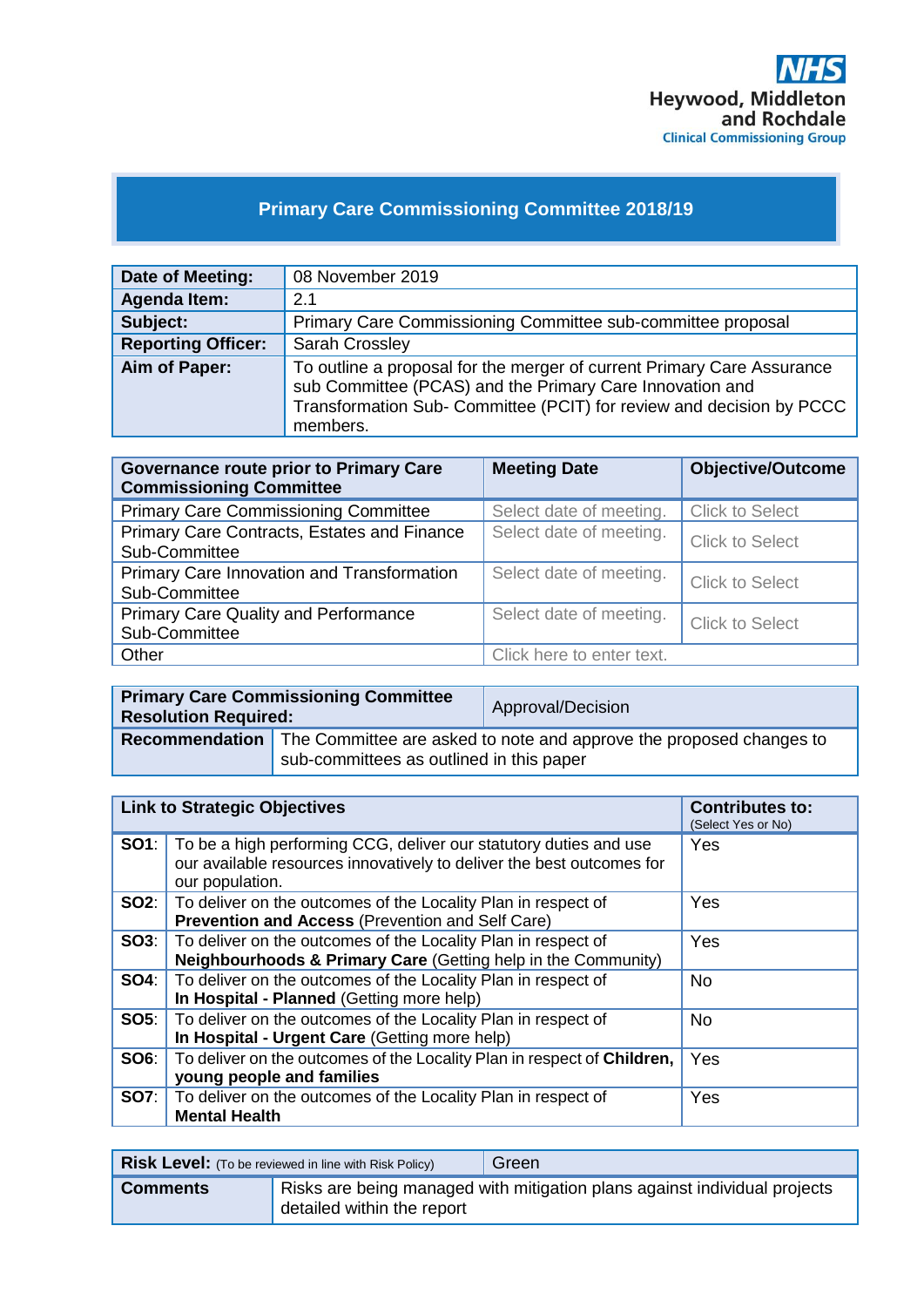| (Document should detail |  |
|-------------------------|--|
|                         |  |
|                         |  |
| how the risk will be    |  |
|                         |  |
|                         |  |
|                         |  |
|                         |  |

| <b>Content Approval/Sign Off:</b>                                 |                                                                 |
|-------------------------------------------------------------------|-----------------------------------------------------------------|
| The contents of this paper have been<br>reviewed and approved by: | Assistant Director of Integrated<br>Commissioning, Karen Kenton |
| <b>Clinical Content signed off by:</b>                            | Not applicable                                                  |
| Financial content signed off by:                                  | Not Applicable                                                  |

|                                                       | <b>Completed:</b> |
|-------------------------------------------------------|-------------------|
| Clinical Engagement taken place                       | Not Applicable    |
| Patient and Public Involvement                        | Not Applicable    |
| <b>Patient Data Impact Assessment</b>                 | Not Applicable    |
| Equality Analysis / Human Rights Assessment completed | Not Applicable    |

### **Executive Summary**

#### **Aim**

This purpose of this paper is to propose the merging of the of the two, primary care commissioning sub-committees, PCAS sub-committee and PCIT sub-committee to form new Primary care Assurance and Transformation sub-committee (PCAT).

## **Background**

In November 2018 this committee approved the proposal to merge the Finance, contracts and estates committee with the performance and quality sub-committee to form Primary Care Assurance sub -committee (PCAS) which would then meet bi-monthly. Prior to this there had been three sub-committees the Primary Care Finance, Contracts and Estates sub-committee, the Primary Care Performance and Quality sub-committee and the Primary Care Innovation and Transformation sub-committee that each met monthly. The PCIT sub-committee remained as a separate committee also reporting into the newly formed PCAS and up to PCCC but the frequency of meeting was reduced from monthly to bi-monthly with the PCIT sub-committee meeting on the alternate month to the PCAS sub-committee.

Under the existing governance arrangements each of these committees reports into each other and provide regular updates as a standing agenda item on each committee's agenda as well as each reporting into the PCCC.

Each committee has separate terms of reference which detail areas of responsibility, membership and each individual committees' governance arrangements. As part of the proposal approved in November 2018 it was agreed to review the new arrangements to ensure that they continue to be fit for purpose.

The sub-committees are an effective and useful forum for discussion to support and progress various new initiatives and have been well attended by the range of relevant members. However over recent months the number of new agenda items for both committees and in particular the